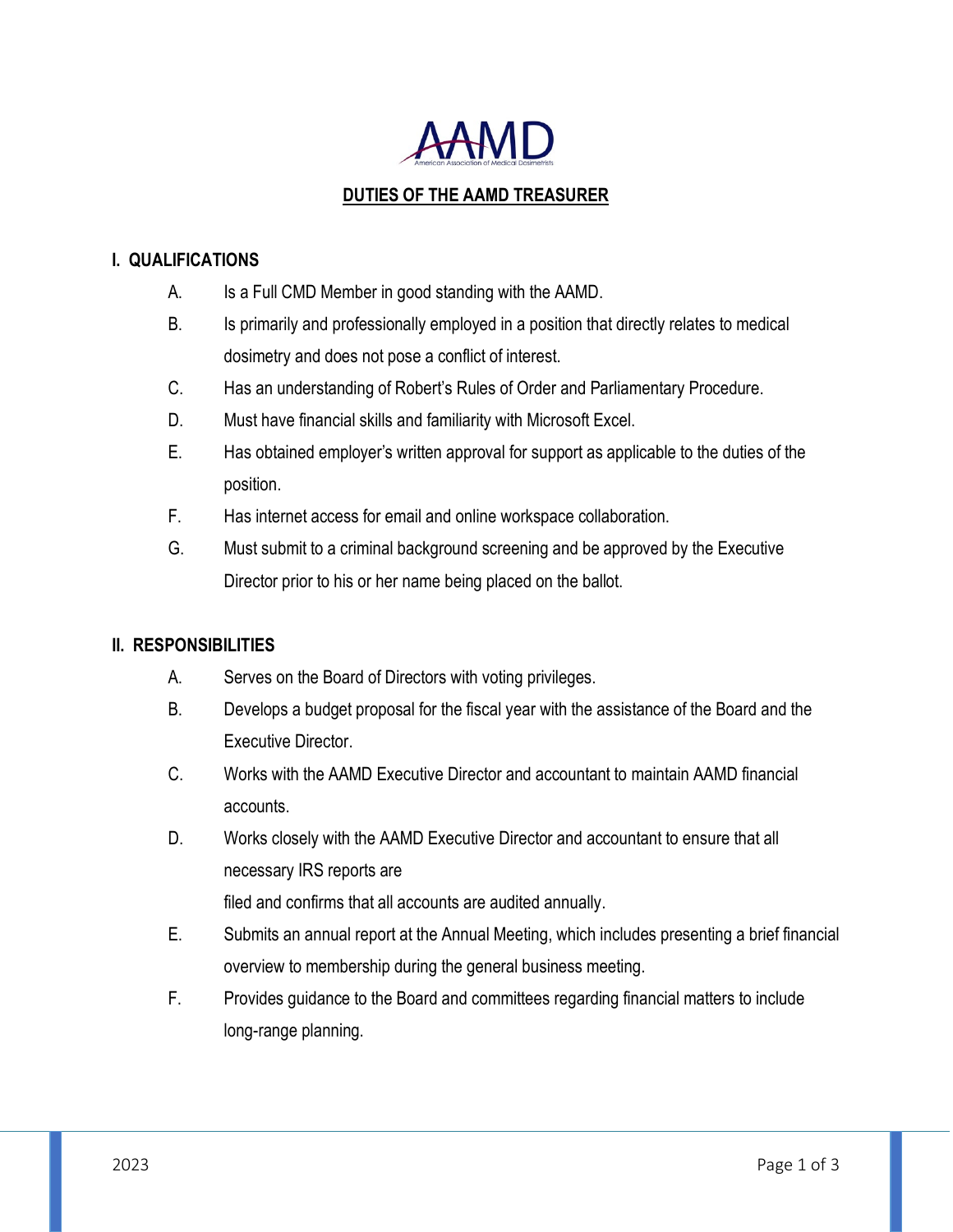- G. Coordinates with the AAMD Executive Director and accountant to provide all financial documentation for AAMD records.
- H. Coordinates with the AAMD Executive Director and accountant to verify the reconciliation of accounts of the meetings.
- I. Attends Board meetings usually held in the form of evening teleconference calls. These usually last between two and three hours and are convened at least monthly.
- J. Under the direction of the Board and with the AAMD investment adviser and accountant's input (as required), invests the Association's funds as directed for maximum safety and investing return.
- K. Transfers all materials and equipment associated with the AAMD to the new Treasurer no later than August 15th.
- L. Sends all misdirected materials received, after the term of office is completed, to the current Treasurer within seven (7) days.
- M. Attends Board meetings and general business meetings

1. If possible, incoming Directors of the Board are to attend the Annual Meeting prior to their term of office to familiarize themselves with the Board business. This will be at the expense of the AAMD.

2. Board meetings held at the time of the Annual Meeting are usually convened throughout the course of the meeting, beginning on the Friday prior. This will be at the expense of the AAMD.

3. Attends other convened Board of Directors meetings.

4. Removal: To the extent permitted under the Oregon Nonprofit Corporations Act, any Director elected after June 29, 2003 missing more than three (3) assemblies of the Board of Directors in any one (1) year period may be removed upon the affirmative vote by a majority of the Directors for such removal.

N. Communicates with the Board, committees and other professional organizations by correspondence, telephone or email, as required.

1. Phone calls or e-mails received should be addressed within 48 hours of being received.

2. Notify the Board of extended vacation or sick leave.